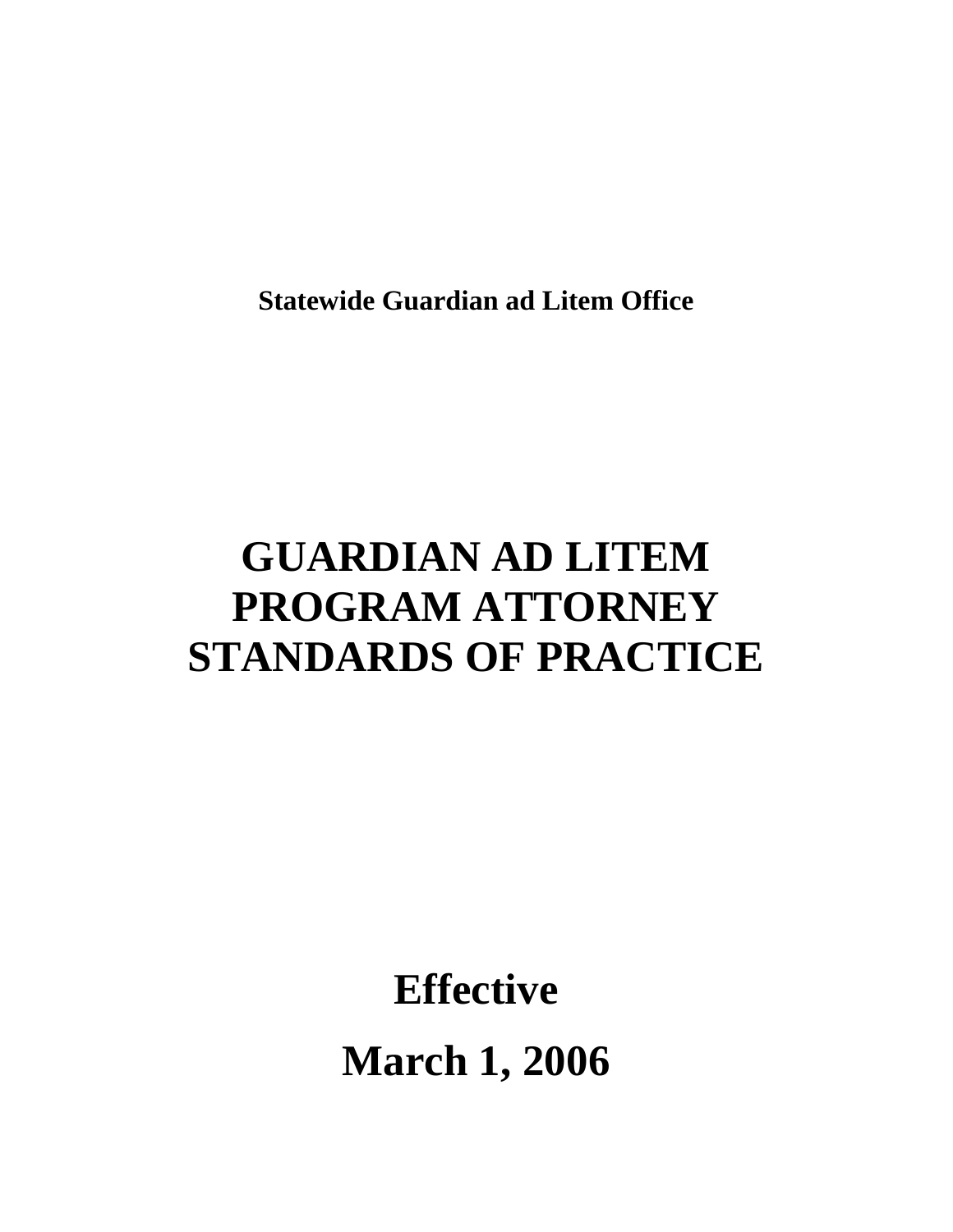| 2.8 APPEAL 3.3 |  |
|----------------|--|
|                |  |
|                |  |
|                |  |

# **TABLE OF CONTENTS**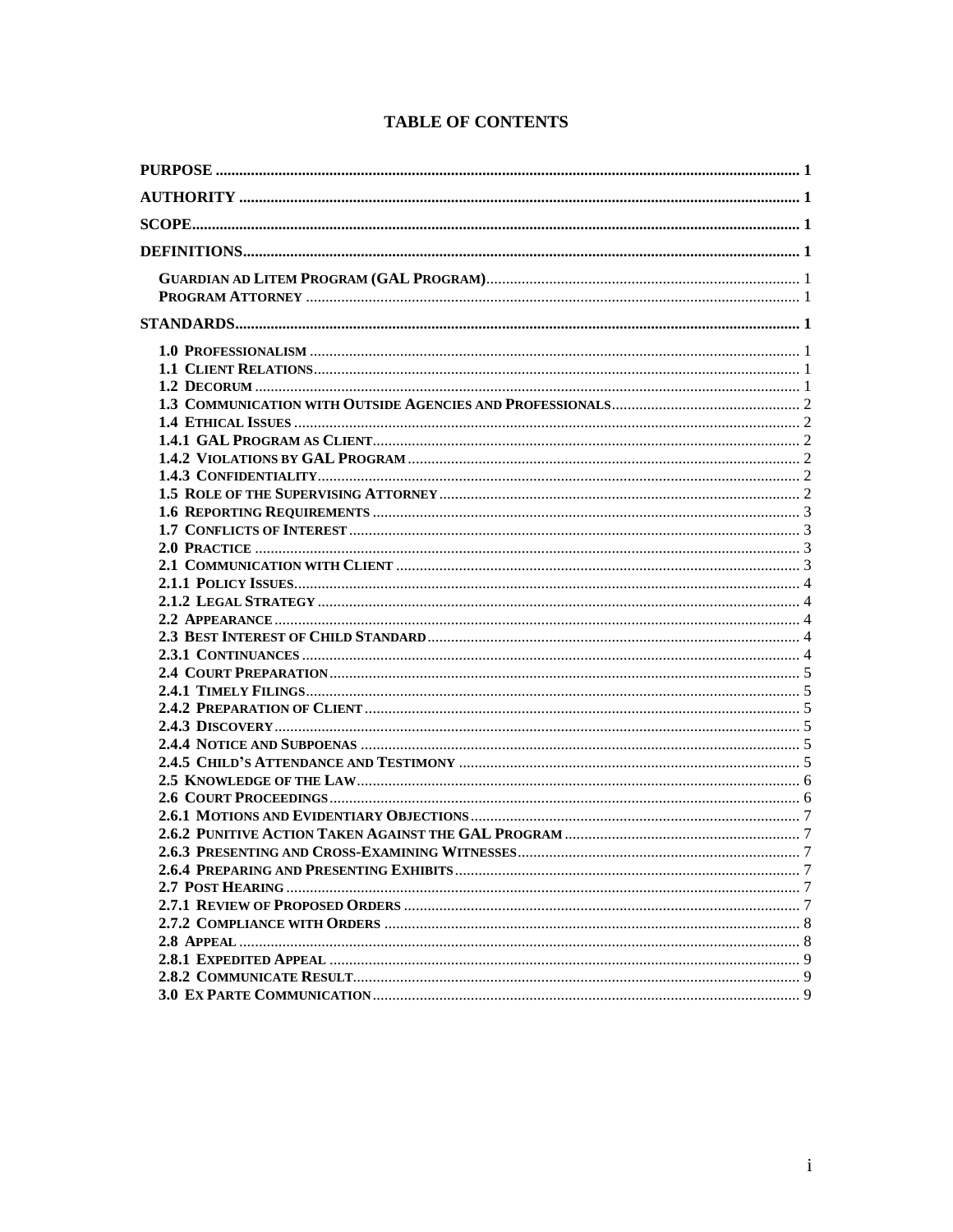# **GUARDIAN AD LITEM PROGRAM ATTORNEY STANDARDS OF PRACTICE**

## **PURPOSE:**

To provide general standards of practice for Guardian ad Litem Program Attorneys.

## **AUTHORITY:**

Chapter 39, Florida Statutes, and specifically § 39.8296, Florida Statutes (2005).

#### **SCOPE:**

These standards apply to Program Attorneys as defined below.

# **DEFINITIONS:**

**Guardian ad Litem Program (GAL Program):** all individuals employed by and volunteering for the Guardian ad Litem Program, except for the purpose of these standards, Program Attorneys as defined below. GAL Program includes Program Directors and Circuit Directors (collectively, "Program Directors"), Case Coordinators, and Volunteers.

**Program Attorney:** all full-time State Employees, part-time State Employees, Contract Attorneys and Other Personnel Services (OPS) Employees providing legal counsel to the GAL Program.

## **STANDARDS:**

#### **1. Professionalism**

The Program Attorney shall at all times act in a professional and ethically responsible manner.

#### **1.1 Client Relations**

It is the responsibility of the Program Attorney to regularly and frequently communicate with the GAL Program. This contact shall be verbal and written. The Program Attorney shall participate in all internal staffings and meetings held by the GAL Program as determined by the Supervising Attorney or Program Director. Program Attorneys shall maintain a courteous and respectful relationship with GAL Program volunteers. The Program Attorney shall be open and responsive to the concerns, opinions, and ideas of GAL Program volunteers.

#### **1.2 Decorum**

The Program Attorney shall wear professional and appropriate clothing. The Program Attorney shall maintain dignified, polite, and respectful behavior at all times.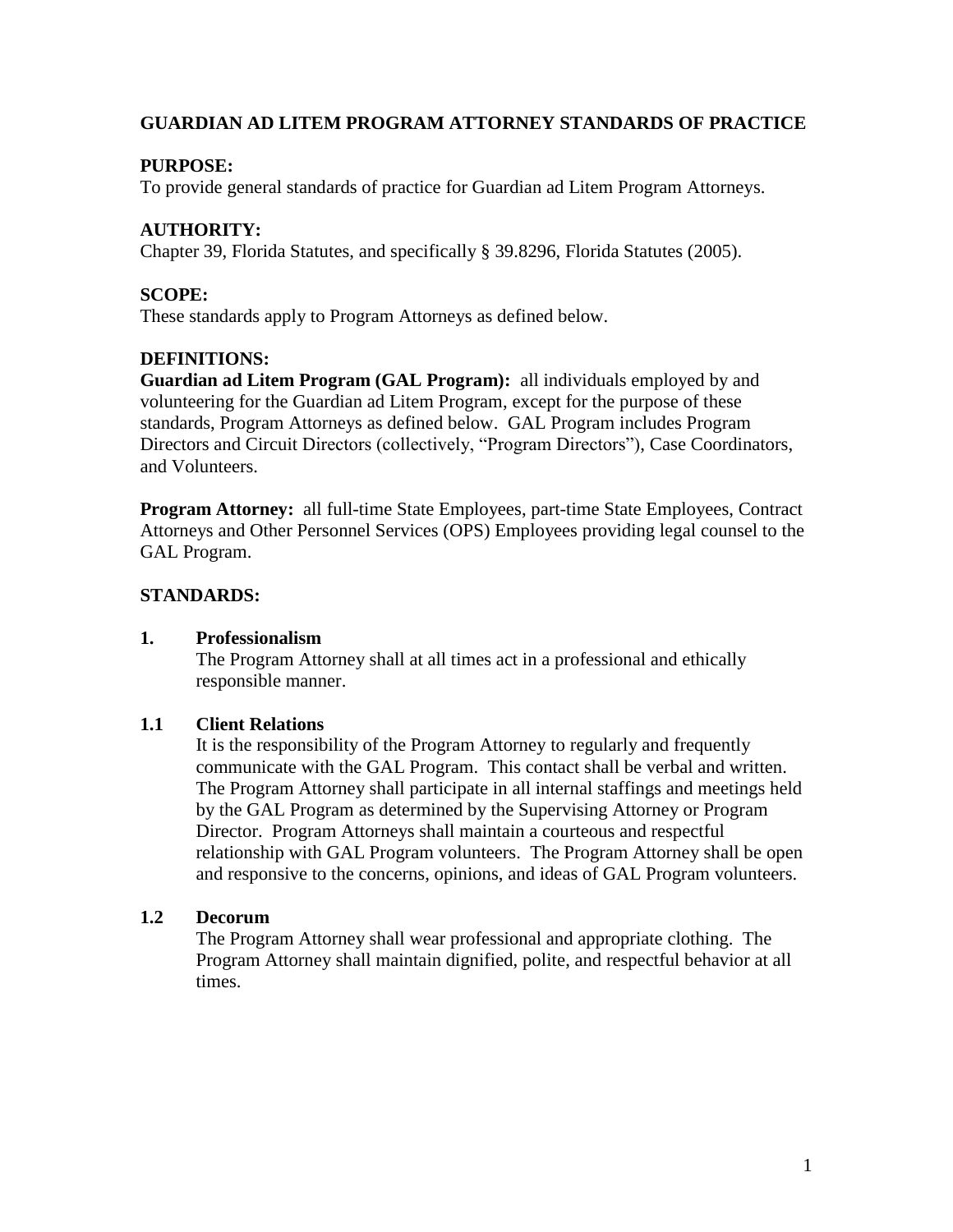## **1.3 Communication with Outside Agencies and Professionals**

The Program Attorney shall protect and promote the GAL Program's credibility. The Program Attorney shall at all times communicate in a dignified, polite, and respectful manner with all outside agencies and professionals. The Program Attorney shall present a positive image of the GAL Program at community functions and meetings. The Program Attorney shall return phone calls, e-mails, and other correspondence in a timely manner.

## **1.4 Ethical Issues**

The Program Attorney shall at all times comply with the Rules Regulating the Florida Bar, all of which are incorporated herein by reference.

## **1.4.1 GAL Program as Client**

The Program Attorney represents the GAL Program as a legal entity, and the GAL Program is the client as referenced in Rule 4-1.13, Rules Regulating the Florida Bar.<sup>i</sup> The GAL Program is appointed to represent the child's best interests in dependency court proceedings. The Program Attorney provides counsel regarding the child's best interest and shall fully participate in the decisions regarding the child's best interests as indicated in Standard 4.6 of the GAL Standards of Operation.

## **1.4.2 Violations by GAL Program**

The Program Attorney shall address all violations and potential violations of Florida law or other legal obligations by the GAL Program. In addressing such violations and potential violations, the Program Attorney shall report the matter to the Supervising Attorney who shall immediately advise the Program Director.

#### **1.4.3 Confidentiality**

Pursuant to state and federal law, the Program Attorney shall at all times strictly follow all laws and rules related to confidentiality. When appropriate, the Program Attorney shall assist the GAL Program in obtaining and protecting confidential information.

## **1.5 Role of the Supervising Attorney**

The Supervising Attorney shall supervise the practice of law within the Circuit Program by making all efforts necessary to ensure that all Program Attorneys under his or her supervision conform to the highest standard of the profession and comply with these standards and the Rules Regulating the Florida Bar.<sup>ii</sup>

The Supervising Attorney shall at a minimum:

- 1. ensure that the Program Attorneys understand their roles and responsibilities;
- 2. ensure that the Program Attorneys implement and follow GAL Program policies and procedures;
- 3. ensure case coverage when the Program Attorneys are absent or unavailable;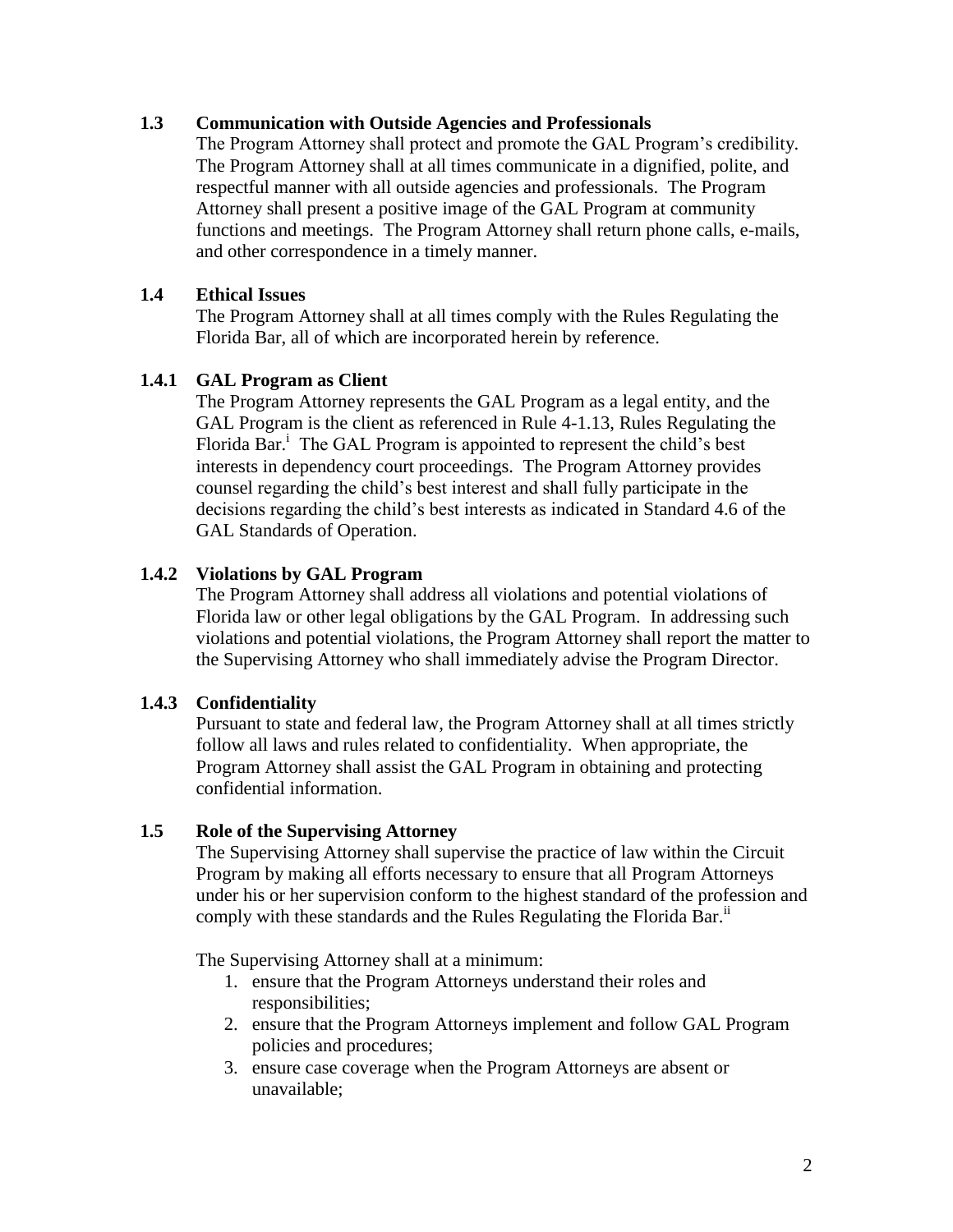- 4. work with the Program Director to allocate caseloads fairly;
- 5. work with the Program Director to ensure continuity of representation;
- 6. be available to provide in-house educational and training opportunities;
- 7. evaluate and mediate conflicts between the Program Attorneys and the GAL Program pursuant to the GAL Program Standards of Operation;
- 8. contribute to the development of GAL or State Office policies;
- 9. participate together with the Program Director in hiring and evaluation decisions relating to Program Attorneys; and
- 10. supervise law clerks, legal research assistants, and law school graduates that are not members of The Florida Bar.

## **1.6 Reporting Requirements**

Unless otherwise agreed upon by the Program Director and State Office, the Program Attorney and the Supervising Attorney shall report to the Program Director regarding administrative issues. The Program Attorney shall report to the Supervising Attorney who shall report to the Office of the General Counsel regarding matters related to the practice of law.

## **1.7 Conflicts of Interest**

The Program Attorney shall avoid all potential and actual conflicts of interest. The Program Attorney shall at all times comply with Rule 4-1, Rules Regulating the Florida Bar, and the Conflict of Interest Standard as detailed in Standard 2.4 of the GAL Standards of Operation.

#### **2. Practice**

This section governs key aspects of the Program Attorney's role but is not to be considered exhaustive, as position descriptions may specify additional tasks and responsibilities. In all cases, the Program Attorney shall act as an advocate and use every practice skill appropriate to obtain a result favorable to the child's best interests. If legal issues need to be explained to a child and the child is of appropriate level of maturity, the Program Attorney shall be available to discuss the nature of the proceedings with the child. The Program Attorney should use sound judgment and reasonable diligence when explaining the nature of the legal proceedings to the child. Prior to any communication with the child, the Program Attorney shall explain the role of the GAL Program and the Program Attorney, including the fact that no confidentiality provisions exist between the Program Attorney and the child.

# **2.1 Communication with Client**

The Program Attorney shall have regularly scheduled opportunities to meet with the GAL Program. The Program Attorney should be available for in-person meetings as well as telephone conferences. The Program Attorney shall respond to the GAL Program via e-mail or other written communication in a timely manner. When appropriate, the Program Attorney shall be available to explain the likelihood of achieving the GAL Program's goals and where appropriate, identify alternatives for consideration.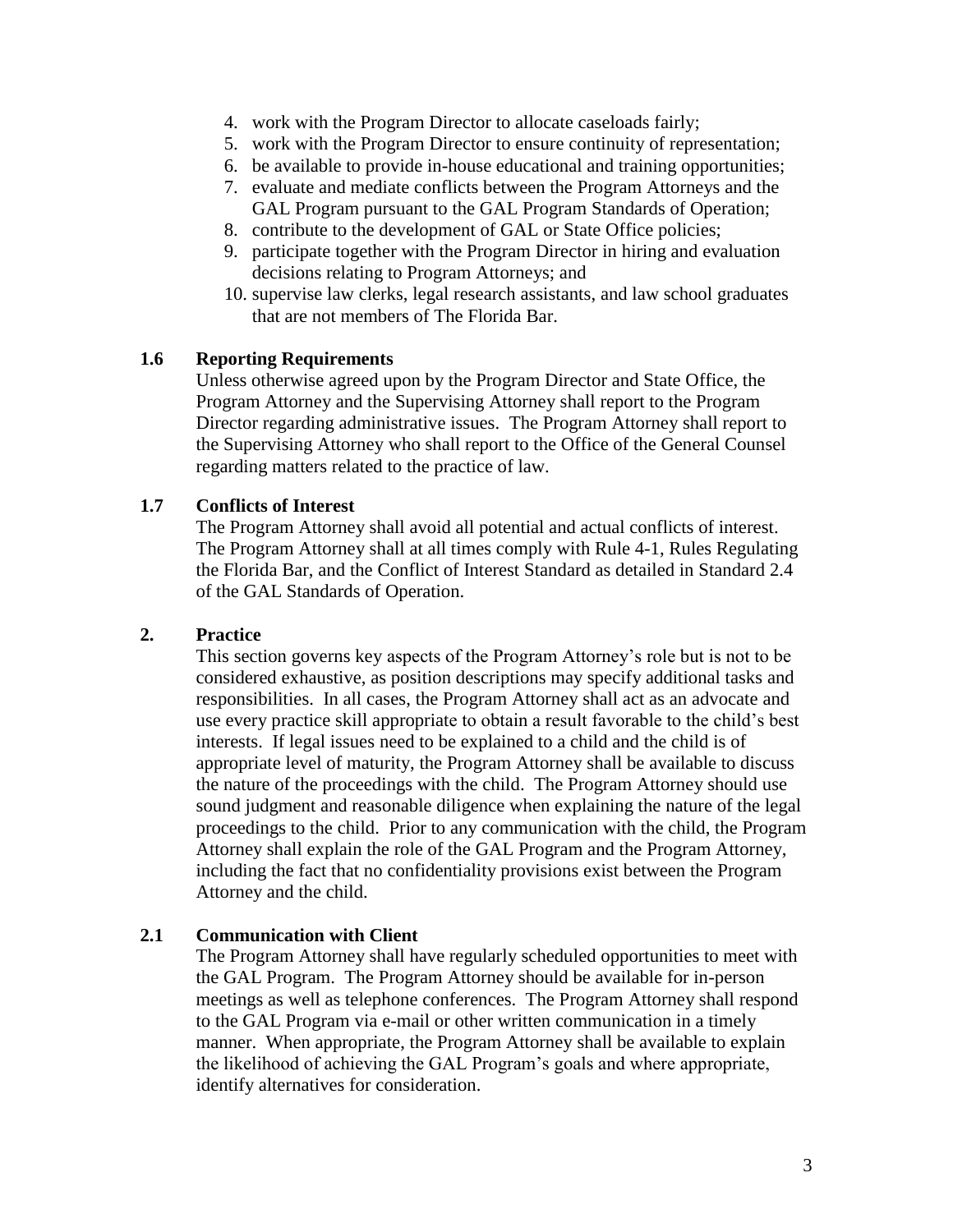## **2.1.1 Policy Issues**

The Program Attorney shall counsel the GAL Program on policy issues that affect individual cases or the GAL Program as a whole. Policy issues that may have statewide significance or implications shall be discussed with the Supervising Attorney and Program Director, who shall also notify the State Office.

## **2.1.2 Legal Strategy**

The Program Attorney shall develop a legal strategy with the GAL Program to follow at hearings and all stages of the dependency proceeding. The Program Attorney and the GAL Program shall attempt to define the goals of the case and develop steps necessary to reach the desired outcomes.

The Program Attorney should encourage settlements to the extent that the proposed settlement is in the best interests of the child. The Program Attorney should oppose any proposed settlement agreement that is deleterious to the best interests of the child, despite the agreement of some or all of the parties. Prior to entering into any settlement negotiations or agreement, the Program Attorney should have sufficient knowledge of the strengths and weaknesses of the GAL Program's case, or of the issue under negotiation, to enable the Program Attorney to adequately advise the GAL Program of the risks and benefits of settlement. Case strategies that may have statewide significance shall be discussed with the Supervising Attorney and Program Director, who shall also notify the State Office.

If a conflict exists between the legal strategies of the Program Attorney and the GAL Program staff or volunteer, the Program Attorney shall notify the Supervising Attorney and Program Director, and follow the decision-making process contained in Standard 4.6 of the GAL Standards of Operation.

# **2.2 Appearance**

The Program Attorney shall appear and participate in all court proceedings, mediations, depositions, negotiations, pretrial conferences, and staffings as directed by the Supervising Attorney or Program Director.

#### **2.3 Best Interest of Child Standard**

The Program Attorney shall at all times advocate for the best interests of the child. The best interests of the child standard, as determined by the Program and set forth in Standard 1.2 of the GAL Standards of Operation, shall be the paramount consideration in every decision or action of the Program Attorney.

#### **2.3.1 Continuances**

The Program Attorney shall advocate for timely hearings to ensure that permanency for the child is reached as quickly as possible. The Program Attorney shall only request case continuances in extraordinary circumstances, pursuant to Florida Statutes, and shall make reasonable efforts to expeditiously conclude litigation.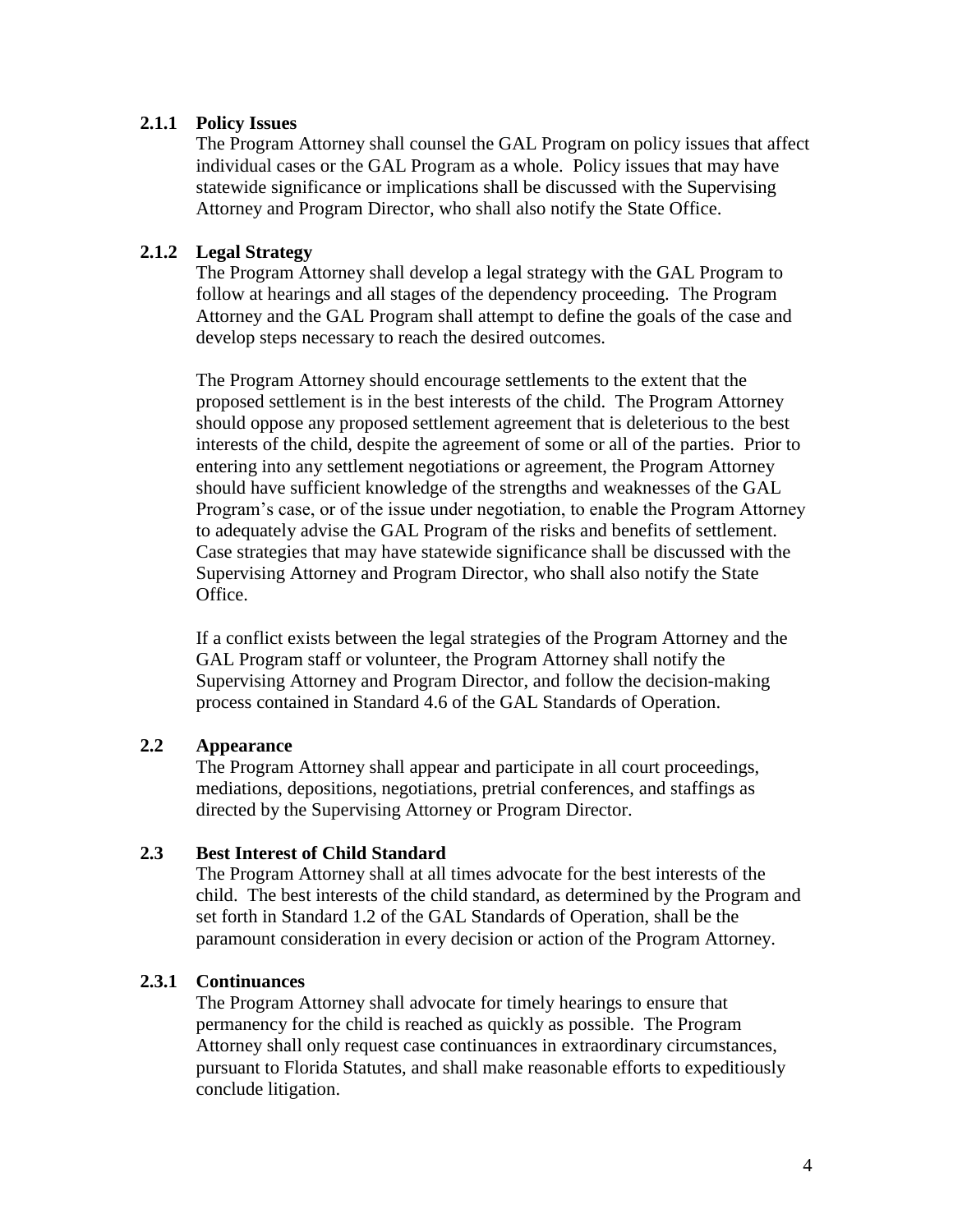## **2.4 Court Preparation**

The Program Attorney shall thoroughly and adequately prepare for all court proceedings.

## **2.4.1 Timely Filings**

The Program Attorney shall timely file all appropriate pleadings, motions, GAL Program Reports, and legal memoranda.

## **2.4.2 Preparation of Client**

The Program Attorney should communicate with the GAL Program before all hearings to discuss the GAL Program's position at the hearing and what will potentially occur during the hearing. This communication should occur far enough in advance of the hearing to allow the Program Attorney to determine whether additional preparation by the Program Attorney or GAL Program is required before hearing.

## **2.4.3 Discovery**

The Program Attorney shall comply with all rules of discovery as specified in the Florida Rules of Juvenile Procedure, including the filing of demands for discovery where necessary or appropriate, replies to the discovery requests of other parties, and necessary discovery motions. The Program Attorney shall ensure that the GAL Program complies with all rules of discovery and shall assist in such compliance, including the timely redaction of work product from GAL Program files and the timely review and response to the discovery requests and motions of other parties.

#### **2.4.4 Notice and Subpoenas**

When necessary to advance the child's best interests, as determined by the GAL Program, the Program Attorney shall subpoena witnesses and documents according to the procedures specified in the Florida Rules of Juvenile Procedure.

#### **2.4.5 Child's Attendance and Testimony**

When the child is of the appropriate level of maturity, as determined in consultation with the GAL Program, the child shall be made aware of his or her right to be present at hearings, pursuant to Florida Rules of Juvenile Procedure 8.255(b). If the child wishes to be present, the Program Attorney shall file a motion to require the presence of the child, unless the child's attendance should be excused pursuant to Rule 8.255(b).

If the child has been subpoenaed by another party to testify at hearing, the Program Attorney and the GAL Program shall determine whether it is appropriate for the child to testify, considering the necessity, possible benefits, and repercussions of the child's testimony. Consideration should also be given to the availability of other evidence, including evidence admissible through hearsay exceptions that may substitute for direct testimony.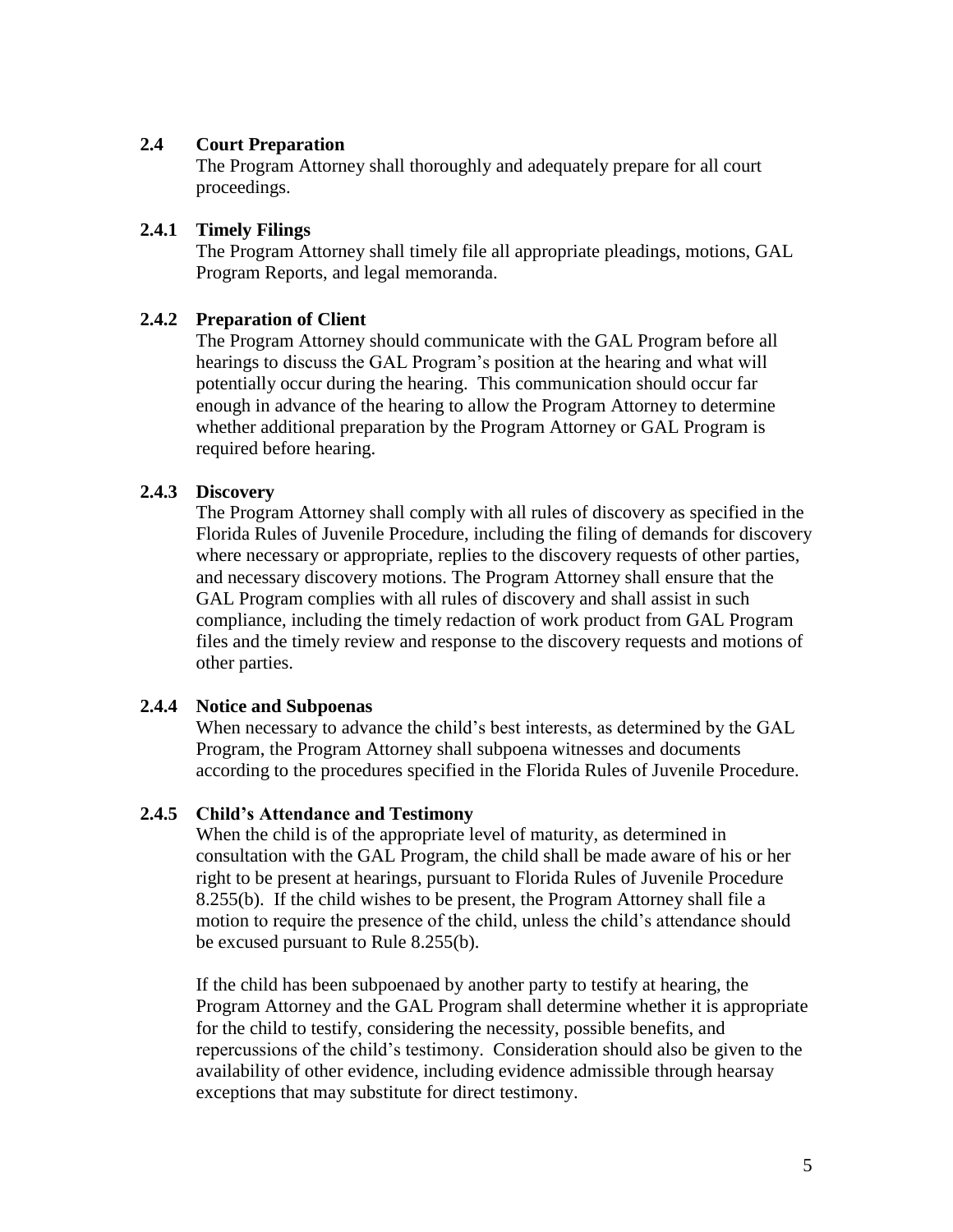If the GAL Program and Program Attorney determine testifying to be contrary to the child's best interests, the Program Attorney shall seek agreement of all parties to refrain from calling the child as a witness. In the absence of such agreement and when appropriate, the Program Attorney shall seek other remedies, such as court orders limiting the scope or circumstances of the child's testimony. If the child is compelled to testify, the Program Attorney should seek to minimize the negative consequences of such testimony by seeking appropriate accommodations allowed by law, such as in camera testimony or testimony via closed circuit television.

If the child is compelled to testify, the Program Attorney shall ensure the child is prepared to testify. If an attorney ad litem is appointed to the child, preparation for court testimony should be conducted in collaboration with the child's attorney.

## **2.5 Knowledge of the Law**

The Program Attorney shall fully understand and comply with all relevant state and federal statutes, regulations, policies, rules, and case law including but not limited to the following:

- 1. Chapter 39, Florida Statutes;
- 2. Florida Rules of Juvenile Procedure;
- 3. Florida Evidence Code;
- 4. Interstate Compact on Placement of Children;
- 5. Florida Rules of Professional Conduct;
- 6. Florida Rules of Appellate Procedure;
- 7. Regulations and Internal Operating Procedures of the Department of Children & Families relating to dependency cases and placement issues;
- 8. Adoption and Safe Families Act, Adoption Assistance and Child Welfare Act, Child Abuse Prevention and Treatment Act, Indian Child Welfare Act, Multiethnic Placement Act, regulations promulgated pursuant to these federal Acts, and other statutes, regulations, policies, and procedures regarding child abuse and neglect; and
- 9. Relevant state and federal case law regarding child abuse and neglect.

# **2.6 Court Proceedings**

The Program Attorney shall appear and participate in all court proceedings related to his or her cases. The Program Attorney should present at every hearing all facts relevant to the child's best interests, appropriate dispositional remedies, and appropriate court orders. The Program Attorney shall ensure the facts and arguments are presented to the court which address the appropriate aspects of the litigation, including but not limited to:

- 1. analysis of any allegations of abuse, neglect, or risk;
- 2. analysis of facts to be considered in a determination related to custody and visitation, including sibling visitation;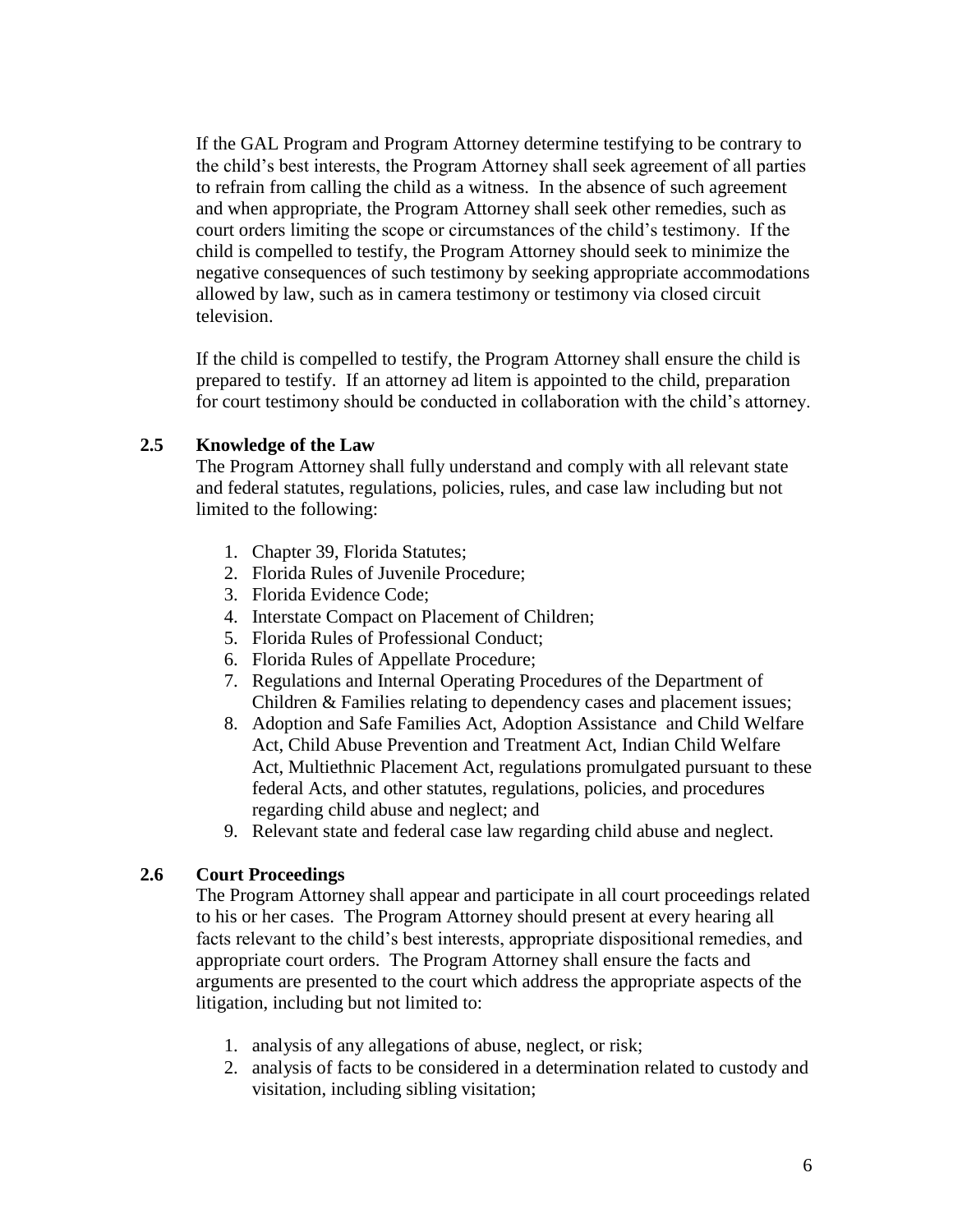- 3. placement of the child;
- 4. services to be made available to the child and family;
- 5. dispositional alternatives for the child or parents;
- 6. the child's wishes; and
- 7. other issues the GAL Program deems essential to the child's best interests.

# **2.6.1 Motions and Evidentiary Objections**

The Program Attorney shall make any and all appropriate motions and evidentiary objections to advance the GAL Program's position during court proceedings. When appropriate, the Program Attorney should file briefs in support of the GAL Program's position. The Program Attorney shall preserve all legal issues for appeal.

# **2.6.2 Punitive Action Taken Against the GAL Program**

Any and all motions filed by any party directed to the GAL Program requesting fees, costs, sanctions or a finding of contempt as well as orders to show cause directed to the GAL Program by the court shall be immediately brought to the attention of the Supervising Attorney who shall immediately notify the Program Director and forward the motion or order to the Office of the General Counsel.

# **2.6.3 Presenting and Cross-Examining Witnesses**

The Program Attorney shall present all witnesses as necessary to prove the prima facie elements of the legal position determined by the GAL Program to serve the child's best interests. The witnesses should be prepared in advance, and the Program Attorney must be aware of the evidence to be provided through the witness. The Program Attorney shall also be prepared to cross-examine other parties' witnesses in an effective manner.

# **2.6.4 Preparing and Presenting Exhibits**

The Program Attorney shall prepare and present exhibits as necessary to prove the prima facie elements of the legal position determined by the GAL Program to serve the child's best interests. The Program Attorney must be prepared to establish the necessary foundation for admitting documents, photographs, and physical objects into evidence. When deemed appropriate, the Program Attorney should also be prepared to challenge exhibits offered by other parties.

# **2.7 Post Hearing**

When appropriate, the Program Attorney shall prepare requested findings of fact, conclusions of law, and proposed orders. All post-hearing submissions shall be drafted in such a manner as to preserve issues for appeal. All counsel of record must receive a copy of post-hearing submissions filed by the Program Attorney.

# **2.7.1 Review of Proposed Orders**

The Program Attorney shall review all proposed orders submitted to the court to ensure that the proposed orders are accurate, preserve appellate issues, and clearly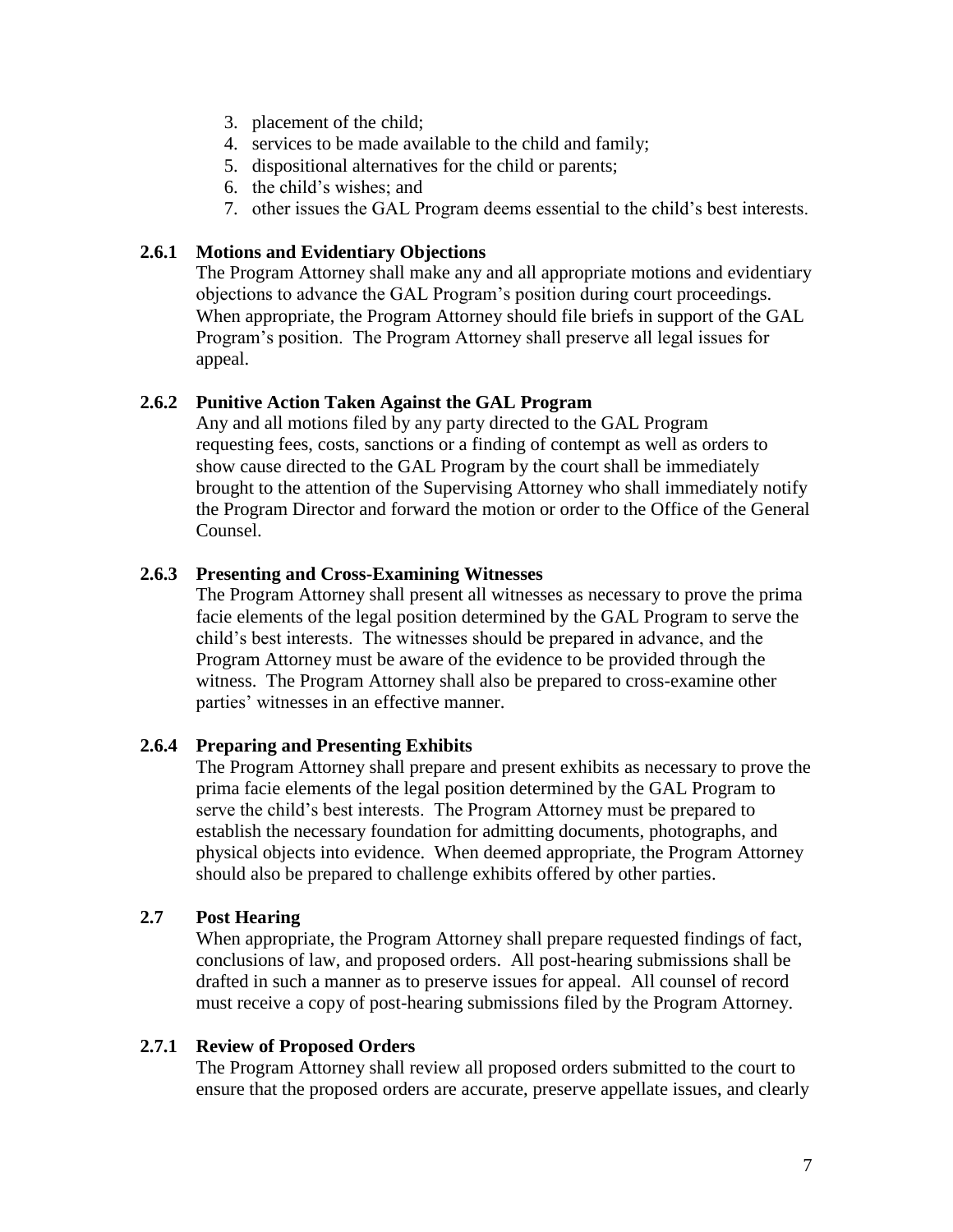state desired outcomes. If a proposed order is drafted incorrectly, the Program Attorney shall act in a timely and appropriate manner to correct the record, such as by filing objections to the proposed order or by filing a separate proposed order.

## **2.7.2 Compliance with Orders**

The Program Attorney shall follow all court orders and shall make reasonable efforts to ensure that the GAL Program complies with all court orders. If compliance with a court's order will jeopardize the child's best interests, the Program Attorney should consider filing a motion for rehearing or an appeal.

If the failure of another party to comply with a court order affects the best interests of the child, the Program Attorney shall: 1) contact counsel for the offending party (or contact the offending party when unrepresented) to provide notice of the violation and to provide notice of the GAL Program's intent to seek enforcement of the order; 2) determine whether to file a motion to compel compliance with the order and obtain a ruling from the court if the violation is not remedied; and 3) consult with the Supervising Attorney who shall consult with the Program Director to determine whether to file a motion for an order to show cause if the offending party fails to remedy the non-compliance after being ordered to comply.

## **2.8 Appeal**

When an appellate issue arises, the Program Attorney should discuss the appellate issue with the Supervising Attorney or Program Director. In appropriate circumstances, the Program Attorney, the Supervising Attorney, or Program Director may also consult the State Office. Where a case involves an appellate issue that poses potential statewide implications, the Program Attorney, Supervising Attorney, or Program Director shall notify the State Office at the earliest opportunity.

The Program Attorney shall notify the State Office within five (5) days of the filing of an appeal by any party. Notice shall be provided on the prescribed Report of Appeal form.

The Program Attorney shall consider and discuss with the GAL Program the possibility and necessity of appeal in appropriate cases. The decision to appeal is a joint decision between the Program Attorney and the GAL Program, and there must be an appropriate legal basis.

After the decision to appeal is made and the Program Attorney has notified the State Office, unless otherwise directed or agreed, the Program Attorney shall timely file required appellate pleadings, motions, and briefs.

Appellate briefs shall comply with all Rules of Appellate Procedure and rules and administrative orders specific to the appellate court. If oral argument is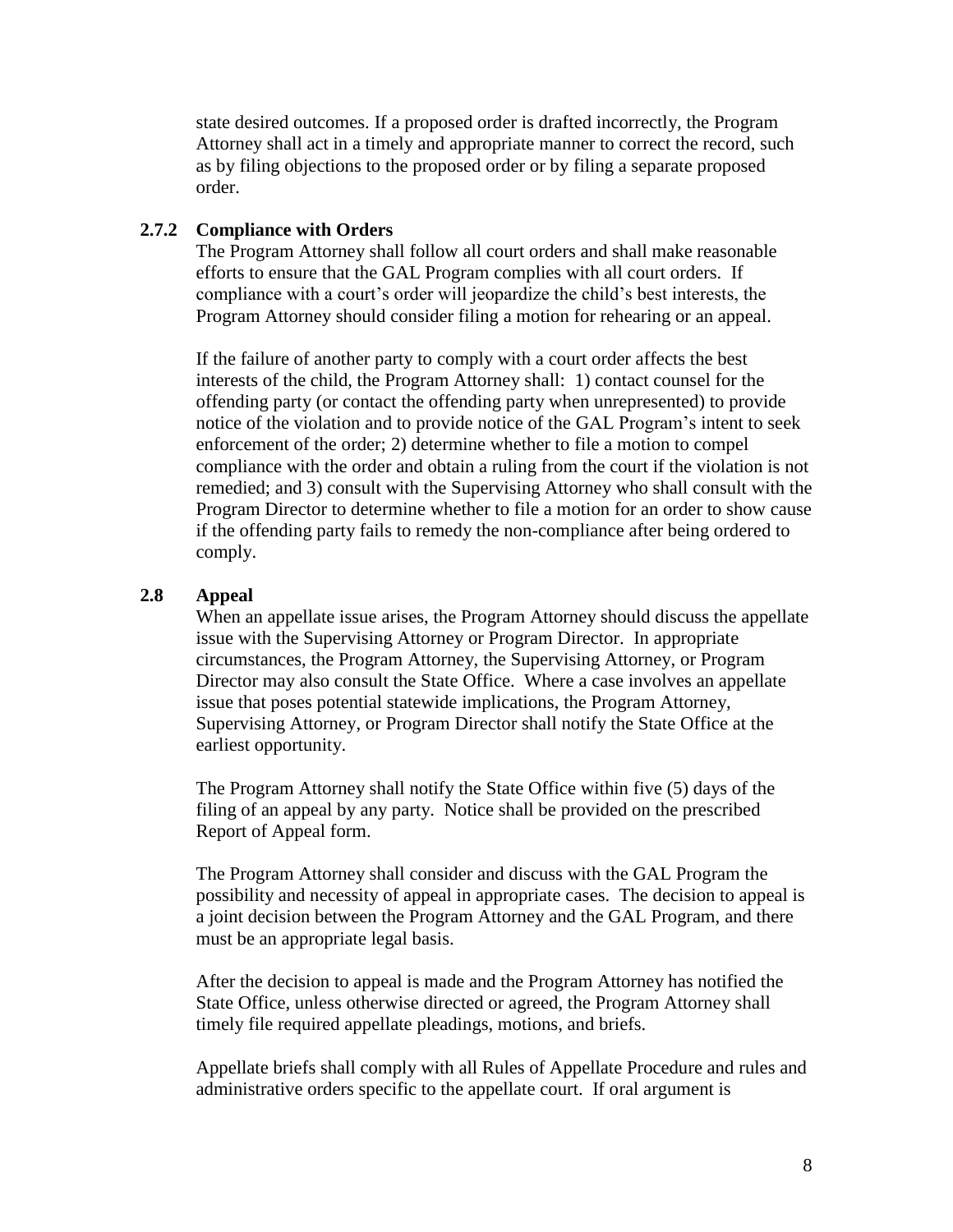scheduled, the Program Attorney shall be prepared, organized, and direct. If an attorney other than the Program Attorney that was present at the hearing is handling the appeal, both attorneys shall work together to ensure that all appropriate issues are addressed on appeal.

If the Program Attorney feels he or she lacks the necessary experience or expertise to handle an appeal, the Program Attorney shall notify the Supervising Attorney or Program Director.

#### **2.8.1 Expedited Appeal**

In cases where a lengthy appeal will compromise the child's best interests, the Program Attorney shall request an expedited appeal, oppose requests for extensions of time when appropriate, and file all appellate pleadings and briefs on behalf of the GAL Program as quickly as possible pursuant to the Florida Rules of Appellate Procedure 9.146(g).

#### **2.8.2 Communicate Result**

The Program Attorney shall communicate the decision of all appeals to the GAL Program and to the assigned GAL volunteer and explain its implications. The Program Attorney shall follow all orders of the appellate court. When following the order of the appellate court jeopardizes the child's best interests, the Program Attorney should consider filing a motion for rehearing or seeking review by a higher court.

#### **3. Ex Parte Communication**

 $\overline{a}$ 

The Program Attorney shall avoid ex parte communication with the court unless absolutely necessary to immediately protect the best interests of the child. The Program Attorney shall counsel GAL Program staff and volunteers to avoid ex parte communications with the court. In circumstances in which ex parte contact occurs, the Program Attorney shall comply with Rule 4-3.3, Rules Regulating the Florida Bar, regarding ex parte communication.<sup>iii</sup>

#### <sup>i</sup> **RULE 4-1.13 ORGANIZATION AS CLIENT**

**(a) Representation of Organization.** A lawyer employed or retained by an organization represents the organization acting through its duly authorized constituents.

**(b) Violations by Officers or Employees of Organization.** If a lawyer for an organization knows that an officer, employee, or other person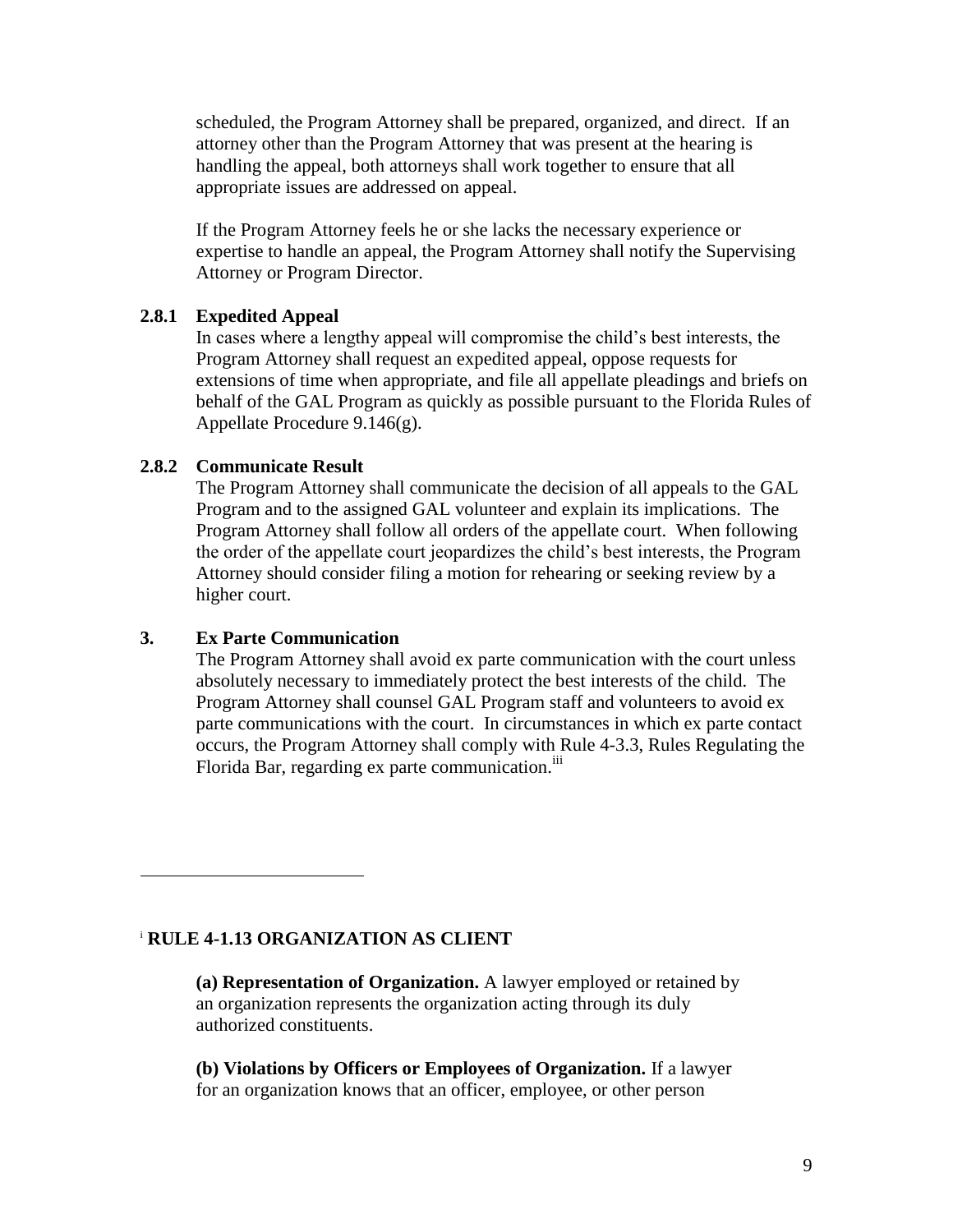associated with the organization is engaged in action, intends to act, or refuses to act in a matter related to the representation that is a violation of a legal obligation to the organization or a violation of law that reasonably might be imputed to the organization and is likely to result in substantial injury to the organization, the lawyer shall proceed as is reasonably necessary in the best interest of the organization. In determining how to proceed, the lawyer shall give due consideration to the seriousness of the violation and its consequences, the scope and nature of the lawyer's representation, the responsibility in the organization and the apparent motivation of the person involved, the policies of the organization concerning such matters, and any other relevant considerations. Any measures taken shall be designed to minimize disruption of the organization and the risk of revealing information relating to the representation to persons outside the organization. Such measures may include among others:

(1) asking reconsideration of the matter;

 $\overline{a}$ 

(2) advising that a separate legal opinion on the matter be sought for presentation to appropriate authority in the organization; and

(3) referring the matter to higher authority in the organization, including, if warranted by the seriousness of the matter, referral to the highest authority that can act in behalf of the organization as determined by applicable law.

**(c) Resignation as Counsel for Organization.** If, despite the lawyer's efforts in accordance with subdivision (b), the highest authority that can act on behalf of the organization insists upon action, or a refusal to act, that is clearly a violation of law and is likely to result in substantial injury to the organization, the lawyer may resign in accordance with rule 4-1.16.

**(d) Identification of Client.** In dealing with an organization's directors, officers, employees, members, shareholders, or other constituents, a lawyer shall explain the identity of the client when it is apparent that the organization's interests are adverse to those of the constituents with whom the lawyer is dealing.

**(e) Representing Directors, Officers, Employees, Members, Shareholders, or Other Constituents of Organization.** A lawyer representing an organization may also represent any of its directors, officers, employees, members, shareholders, or other constituents, subject to the provisions of rule 4-1.7. If the organization's consent to the dual representation is required by rule 4-1.7, the consent shall be given by an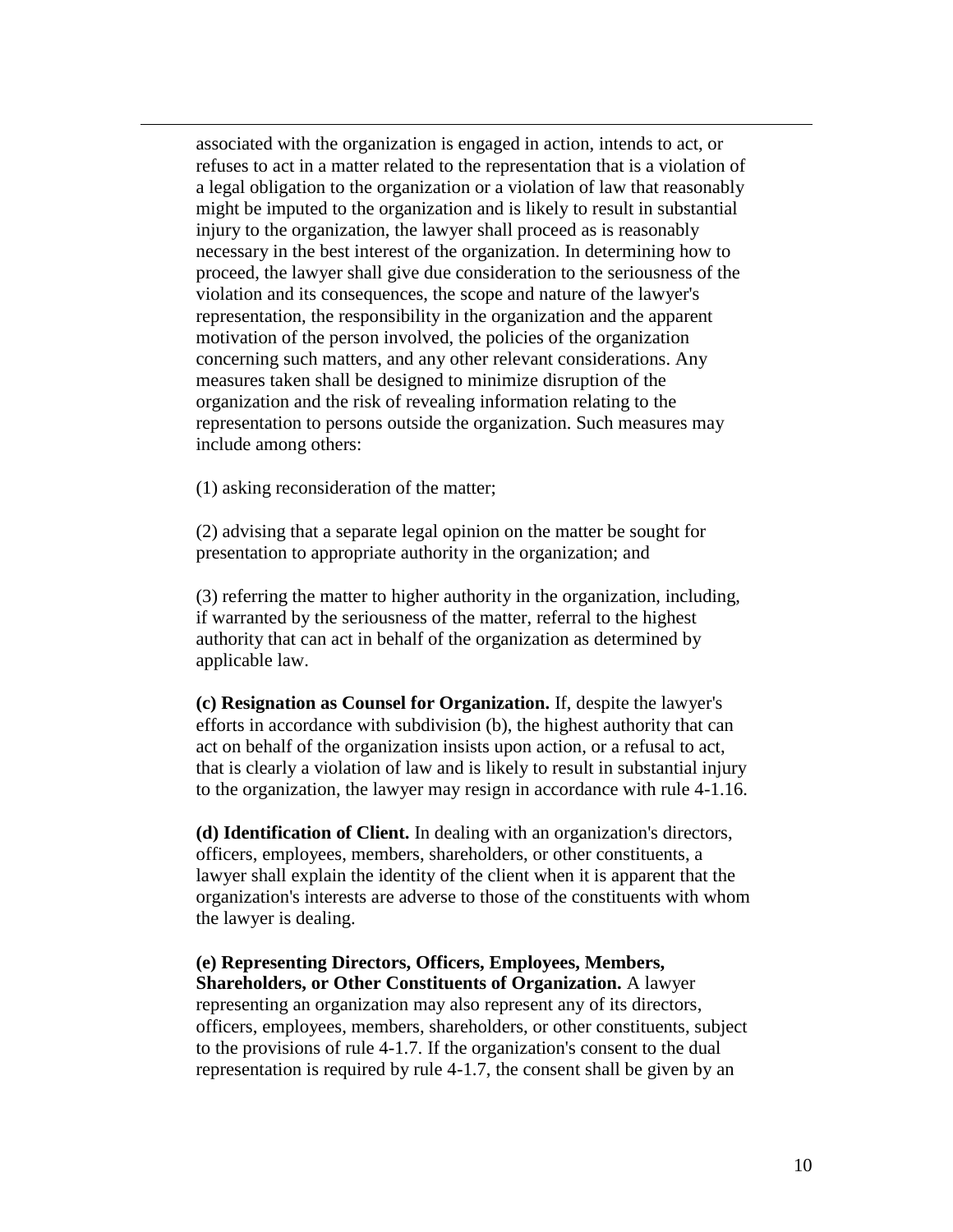appropriate official of the organization other than the individual who is to be represented, or by the shareholders.

#### **Comment**

 $\overline{a}$ 

#### **The entity as the client**

An organizational client is a legal entity, but it cannot act except through its officers, directors, employees, shareholders, and other constituents. Officers, directors, employees, and shareholders are the constituents of the corporate organizational client. The duties defined in this comment apply equally to unincorporated associations. "Other constituents" as used in this comment means the positions equivalent to officers, directors, employees, and shareholders held by persons acting for organizational clients that are not corporations.

When 1 of the constituents of an organizational client communicates with the organization's lawyer in that person's organizational capacity, the communication is protected by rule 4-1.6. Thus, by way of example, if an organizational client requests its lawyer to investigate allegations of wrongdoing, interviews made in the course of that investigation between the lawyer and the client's employees or other constituents are covered by rule 4-1.6. This does not mean, however, that constituents of an organizational client are the clients of the lawyer. The lawyer may not disclose to such constituents information relating to the representation except for disclosures explicitly or impliedly authorized by the organizational client in order to carry out the representation or as otherwise permitted by rule 4-1.6.

When constituents of the organization make decisions for it, the decisions ordinarily must be accepted by the lawyer even if their utility or prudence is doubtful. Decisions concerning policy and operations, including ones entailing serious risk, are not as such in the lawyer's province. However, different considerations arise when the lawyer knows that the organization may be substantially injured by action of a constituent that is in violation of law. In such a circumstance, it may be reasonably necessary for the lawyer to ask the constituent to reconsider the matter. If that fails, or if the matter is of sufficient seriousness and importance to the organization, it may be reasonably necessary for the lawyer to take steps to have the matter reviewed by a higher authority in the organization. Clear justification should exist for seeking review over the head of the constituent normally responsible for it. The stated policy of the organization may define circumstances and prescribe channels for such review, and a lawyer should encourage the formulation of such a policy. Even in the absence of organization policy, however, the lawyer may have an obligation to refer a matter to higher authority, depending on the seriousness of the matter and whether the constituent in question has apparent motives to act at variance with the organization's interest. Review by the chief executive officer or by the board of directors may be required when the matter is of importance commensurate with their authority. At some point it may be useful or essential to obtain an independent legal opinion.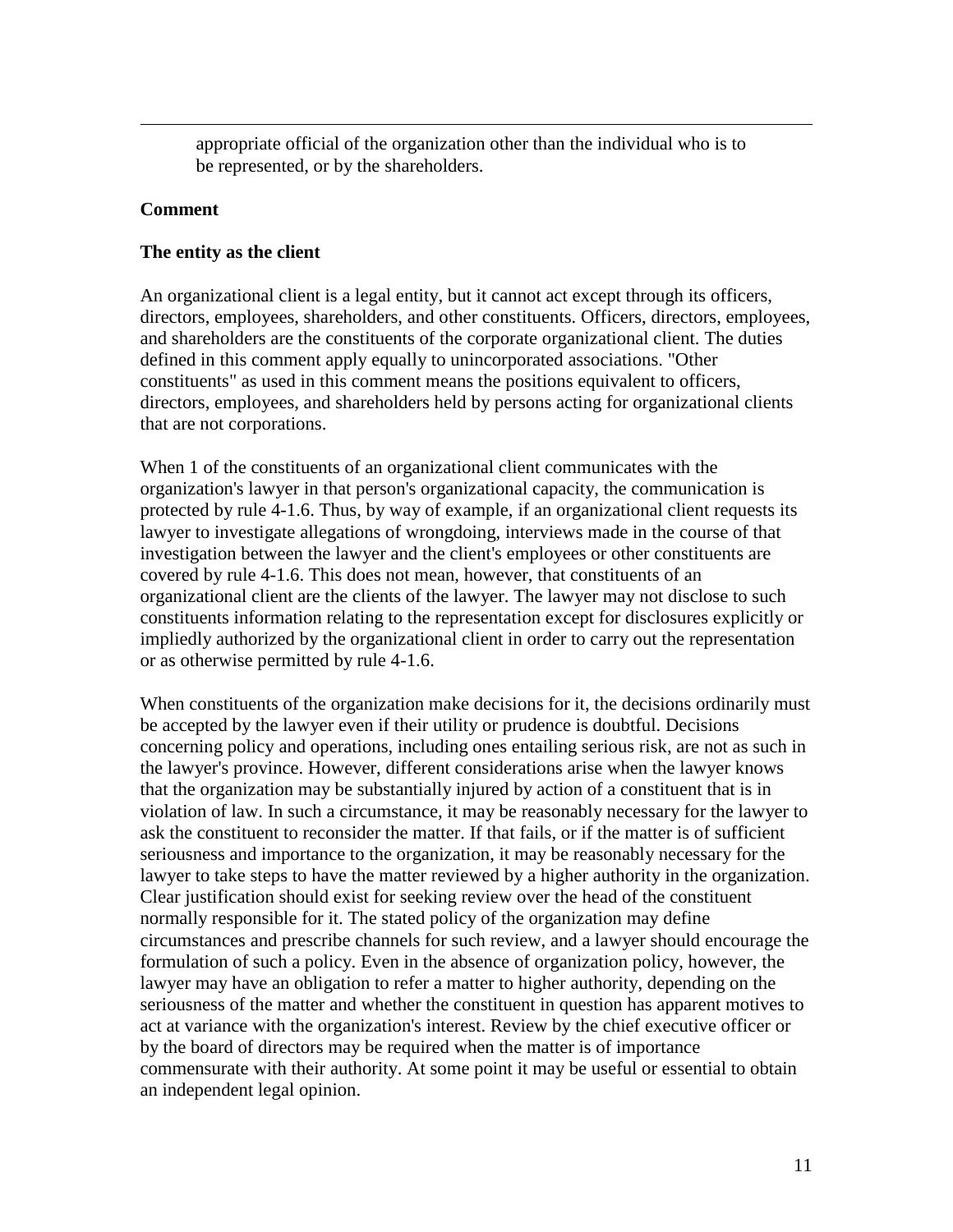In an extreme case, it may be reasonably necessary for the lawyer to refer the matter to the organization's highest authority. Ordinarily, that is the board of directors or similar governing body. However, applicable law may prescribe that under certain conditions highest authority reposes elsewhere; for example, in the independent directors of a corporation.

## **Relation to other rules**

 $\overline{a}$ 

The authority and responsibility provided in subdivision (b) are concurrent with the authority and responsibility provided in other rules. In particular, this rule does not limit or expand the lawyer's responsibility under rule 4-1.6, 4-1.8, 4-1.16, 4-3.3, or 4-4.1. If the lawyer's services are being used by an organization to further a crime or fraud by the organization, rule 4-1.2(d) can be applicable.

#### **Government agency**

The duty defined in this rule applies to governmental organizations. However, when the client is a governmental organization, a different balance may be appropriate between maintaining confidentiality and assuring that the wrongful official act is prevented or rectified, for public business is involved. In addition, duties of lawyers employed by the government or lawyers in military service may be defined by statutes and regulation. Therefore, defining precisely the identity of the client and prescribing the resulting obligations of such lawyers may be more difficult in the government context. Although in some circumstances the client may be a specific agency, it is generally the government as a whole. For example, if the action or failure to act involves the head of a bureau, either the department of which the bureau is a part or the government as a whole may be the client for purposes of this rule. Moreover, in a matter involving the conduct of government officials, a government lawyer may have authority to question such conduct more extensively than that of a lawyer for a private organization in similar circumstances. This rule does not limit that authority. See note on scope.

#### **Clarifying the lawyer's role**

There are times when the organization's interest may be or becomes adverse to those of 1 or more of its constituents. In such circumstances the lawyer should advise any constituent whose interest the lawyer finds adverse to that of the organization of the conflict or potential conflict of interest that the lawyer cannot represent such constituent and that such person may wish to obtain independent representation. Care must be taken to assure that the constituent understands that, when there is such adversity of interest, the lawyer for the organization cannot provide legal representation for that constituent and discussions between the lawyer for the organization and the constituent may not be privileged.

Whether such a warning should be given by the lawyer for the organization to any constituent may turn on the facts of each case.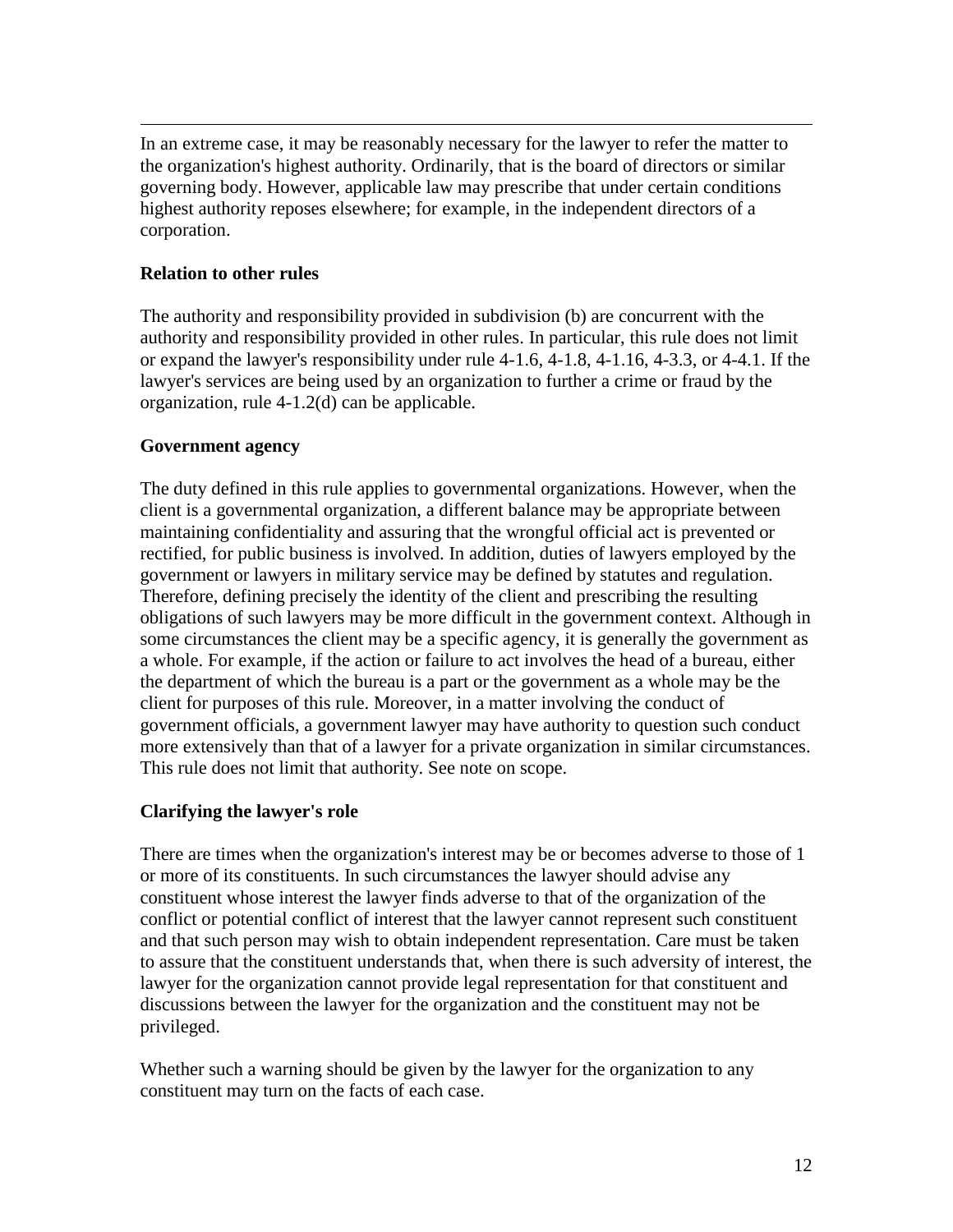#### **Dual representation**

 $\overline{a}$ 

Subdivision (e) recognizes that a lawyer for an organization may also represent a principal officer or major shareholder.

## **Derivative actions**

Under generally prevailing law, the shareholders or members of a corporation may bring suit to compel the directors to perform their legal obligations in the supervision of the organization. Members of unincorporated associations have essentially the same right. Such an action may be brought nominally by the organization, but usually is, in fact, a legal controversy over management of the organization.

The question can arise whether counsel for the organization may defend such an action. The proposition that the organization is the lawyer's client does not alone resolve the issue. Most derivative actions are a normal incident of an organization's affairs, to be defended by the organization's lawyer like any other suit. However, if the claim involves serious charges of wrongdoing by those in control of the organization, a conflict may arise between the lawyer's duty to the organization and the lawyer's relationship with the board. In those circumstances, rule 4-1.7 governs who should represent the directors and the organization.

#### **Representing related organizations**

Consistent with the principle expressed in subdivision (a) of this rule, an attorney or law firm who represents or has represented a corporation (or other organization) ordinarily is not presumed to also represent, solely by virtue of representing or having represented the client, an organization (such as a corporate parent or subsidiary) that is affiliated with the client. There are exceptions to this general proposition, such as, for example, when an affiliate actually is the alter ego of the organizational client or when the client has revealed confidential information to an attorney with the reasonable expectation that the information would not be used adversely to the client's affiliate(s). Absent such an exception, an attorney or law firm is not ethically precluded from undertaking representations adverse to affiliates of an existing or former client.

# ii **RULE 4-5.1 RESPONSIBILITIES OF A PARTNER OR SUPERVISORY LAWYER**

**(a) Duties Concerning Adherence to Rules of Professional Conduct.** A member of the bar who is a partner, proprietor, shareholder, member of a limited liability company, officer, director, or manager in an authorized business entity, as defined elsewhere in these rules, or who has supervisory authority over another lawyer in the law department of an enterprise or government agency, shall make reasonable efforts to ensure that the authorized business entity, enterprise, or government agency has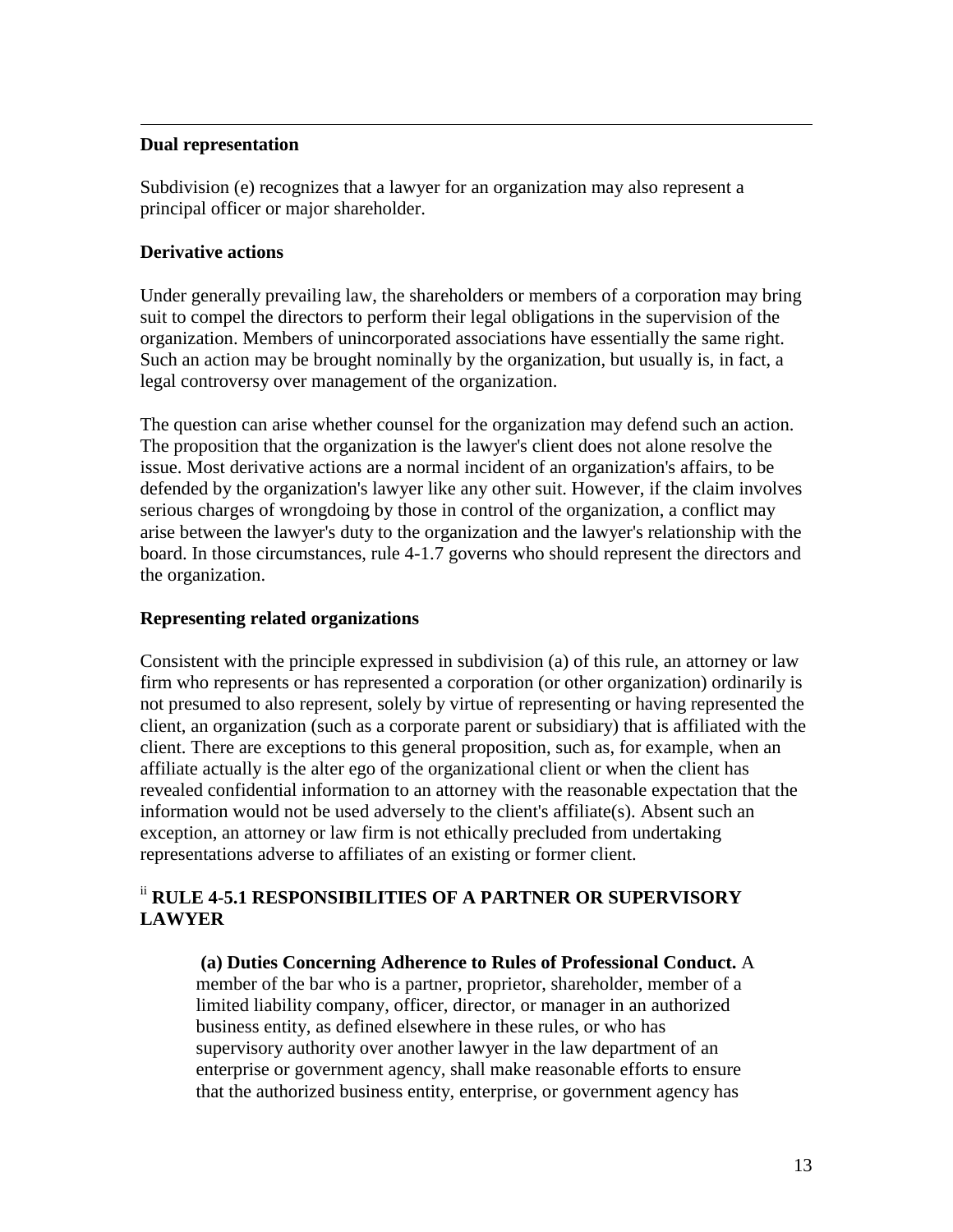in effect measures giving reasonable assurance that all lawyers therein conform to the Rules of Professional Conduct.

**(b) Supervisory Lawyer's Duties.** Any lawyer in an authorized business entity, enterprise, or government agency having supervisory authority over another lawyer shall make reasonable efforts to ensure that the other lawyer conforms to the Rules of Professional Conduct.

**(c) Responsibility for Rules Violations.** A lawyer shall be responsible for another lawyer's violation of the Rules of Professional Conduct if:

(1) the lawyer orders the specific conduct or, with knowledge thereof, ratifies the conduct involved; or

(2) the lawyer is a partner, proprietor, shareholder, member of a limited liability company, officer, director, partner, or manager in an authorized business entity, as defined elsewhere in these rules, or has supervisory authority over another lawyer in the law department of an enterprise or government agency, and knows of the conduct at a time when its consequences can be avoided or mitigated but fails to take reasonable remedial action.

#### **Comment**

 $\overline{a}$ 

Subdivisions (a) and (b) refer to lawyers who have supervisory authority over the professional work of a firm or legal department of a government agency. This includes members of a partnership, proprietors, shareholders, members of a limited liability company, as well as lawyers having supervisory authority in the law department of an enterprise or government agency, and lawyers who have intermediate managerial responsibilities in an authorized business entity.

The measures required to fulfill the responsibility prescribed in subdivisions (a) and (b) can depend on the firm's structure and the nature of its practice. In a small firm, informal supervision and occasional admonition ordinarily might be sufficient. In a large firm, or in practice situations in which intensely difficult ethical problems frequently arise, more elaborate procedures may be necessary. Some firms, for example, have a procedure whereby junior lawyers can make confidential referral of ethical problems directly to a designated supervising lawyer or special committee. See rule 4-5.2. Firms, whether large or small, may also rely on continuing legal education in professional ethics. In any event the ethical atmosphere of a firm can influence the conduct of all its members and a lawyer having authority over the work of another may not assume that the subordinate lawyer will inevitably conform to the rules.

Subdivision (c) (1) expresses a general principle of responsibility for acts of another. See also rule  $4-8.4(a)$ .